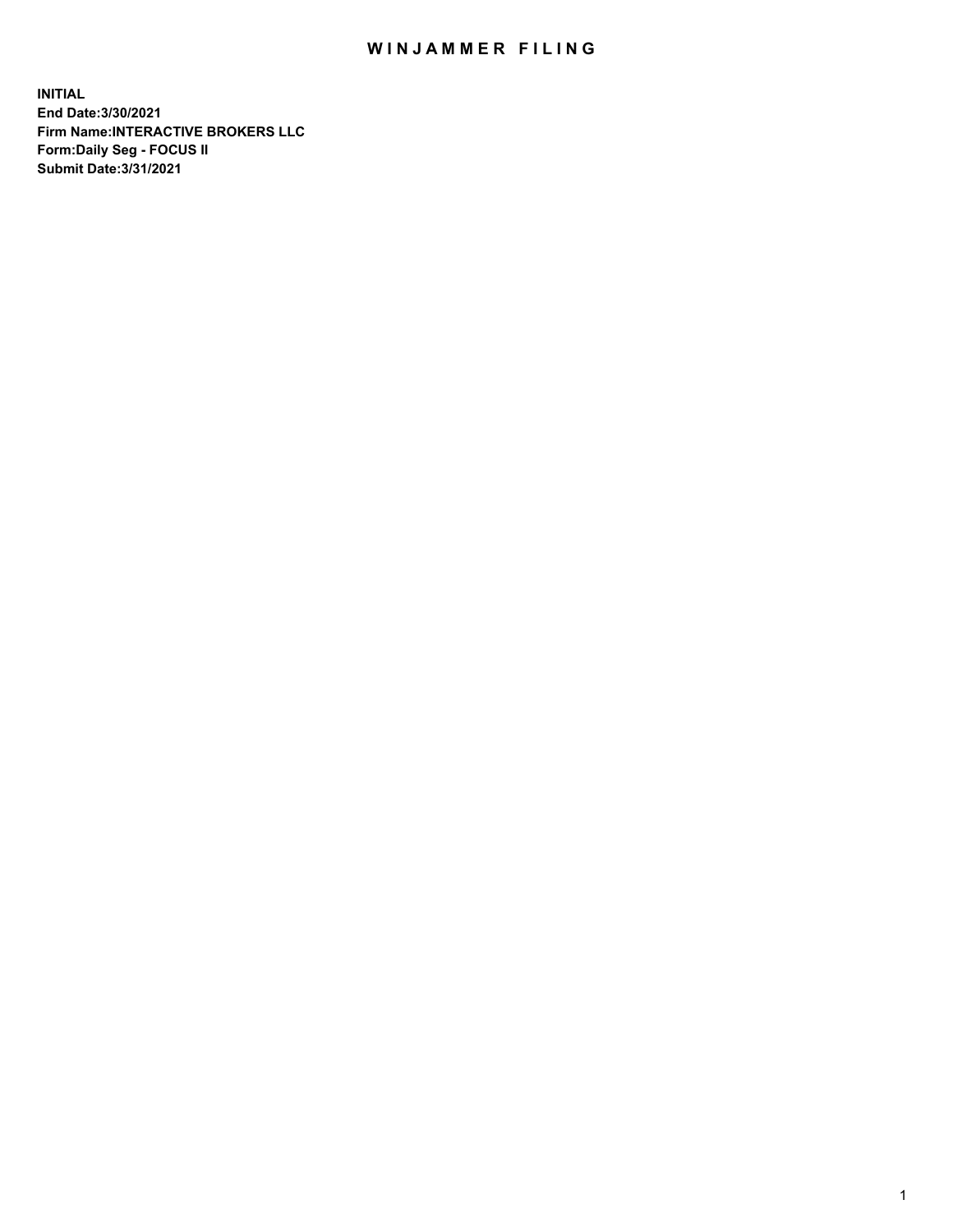**INITIAL End Date:3/30/2021 Firm Name:INTERACTIVE BROKERS LLC Form:Daily Seg - FOCUS II Submit Date:3/31/2021 Daily Segregation - Cover Page**

| Name of Company                                                                                                                                                                                                                                                                                                                | <b>INTERACTIVE BROKERS LLC</b>                                                   |  |
|--------------------------------------------------------------------------------------------------------------------------------------------------------------------------------------------------------------------------------------------------------------------------------------------------------------------------------|----------------------------------------------------------------------------------|--|
| <b>Contact Name</b>                                                                                                                                                                                                                                                                                                            | James Menicucci                                                                  |  |
| <b>Contact Phone Number</b>                                                                                                                                                                                                                                                                                                    | 203-618-8085                                                                     |  |
| <b>Contact Email Address</b>                                                                                                                                                                                                                                                                                                   | jmenicucci@interactivebrokers.c<br>om                                            |  |
| FCM's Customer Segregated Funds Residual Interest Target (choose one):<br>a. Minimum dollar amount: ; or<br>b. Minimum percentage of customer segregated funds required:% ; or<br>c. Dollar amount range between: and; or<br>d. Percentage range of customer segregated funds required between:% and%.                         | <u>0</u><br>$\overline{\mathbf{0}}$<br>155,000,000 245,000,000<br>0 <sub>0</sub> |  |
| FCM's Customer Secured Amount Funds Residual Interest Target (choose one):<br>a. Minimum dollar amount: ; or<br>b. Minimum percentage of customer secured funds required:% ; or<br>c. Dollar amount range between: and; or<br>d. Percentage range of customer secured funds required between:% and%.                           | <u>0</u><br>$\overline{\mathbf{0}}$<br>80,000,000 120,000,000<br>0 <sub>0</sub>  |  |
| FCM's Cleared Swaps Customer Collateral Residual Interest Target (choose one):<br>a. Minimum dollar amount: ; or<br>b. Minimum percentage of cleared swaps customer collateral required:% ; or<br>c. Dollar amount range between: and; or<br>d. Percentage range of cleared swaps customer collateral required between:% and%. | <u>0</u><br>$\underline{\mathbf{0}}$<br>0 <sub>0</sub><br>0 <sub>0</sub>         |  |

Attach supporting documents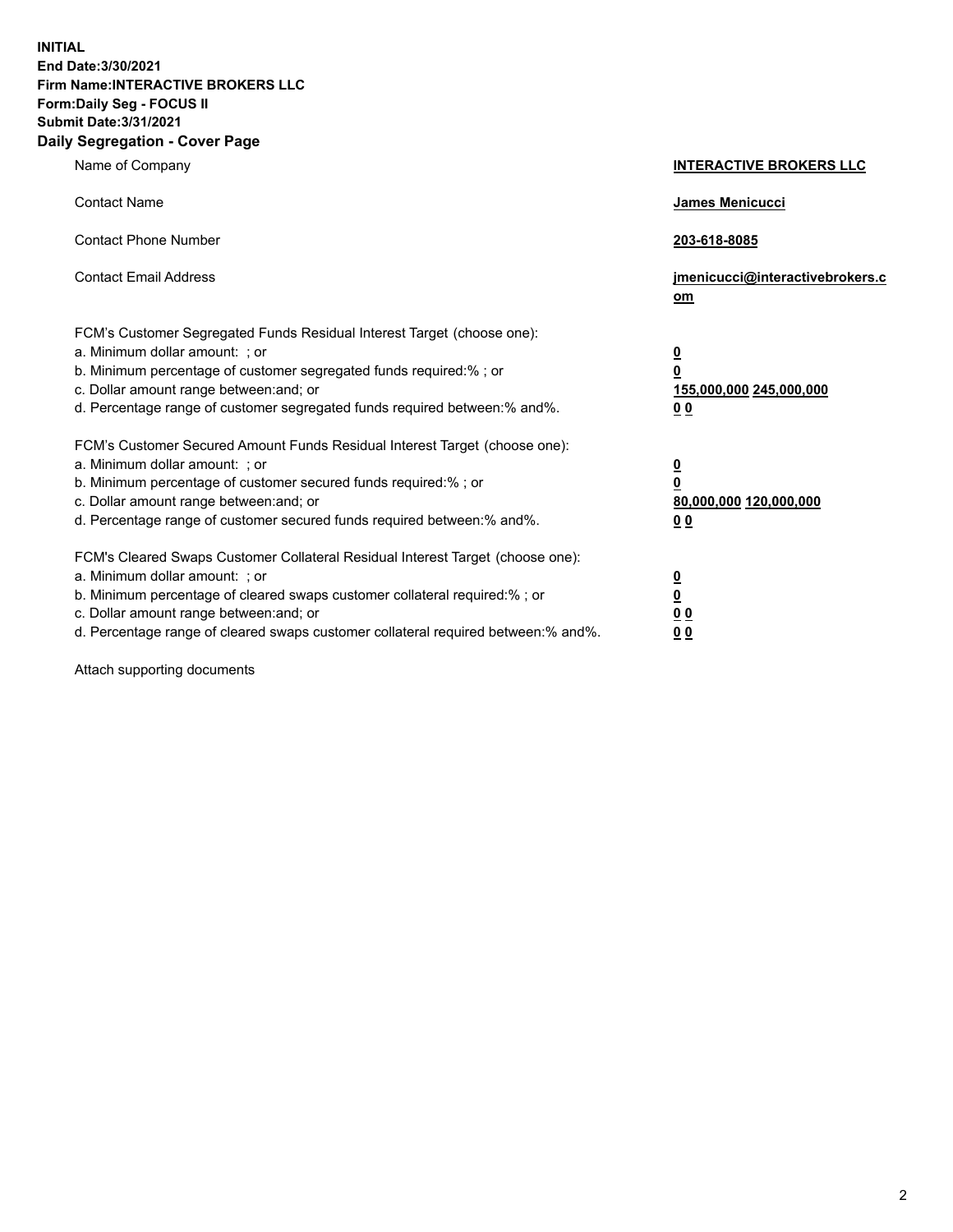**INITIAL End Date:3/30/2021 Firm Name:INTERACTIVE BROKERS LLC Form:Daily Seg - FOCUS II Submit Date:3/31/2021 Daily Segregation - Secured Amounts**

## Foreign Futures and Foreign Options Secured Amounts Amount required to be set aside pursuant to law, rule or regulation of a foreign government or a rule of a self-regulatory organization authorized thereunder **0** [7305] 1. Net ledger balance - Foreign Futures and Foreign Option Trading - All Customers A. Cash **471,377,915** [7315] B. Securities (at market) **0** [7317] 2. Net unrealized profit (loss) in open futures contracts traded on a foreign board of trade **8,509,654** [7325] 3. Exchange traded options a. Market value of open option contracts purchased on a foreign board of trade **129,014** [7335] b. Market value of open contracts granted (sold) on a foreign board of trade **-13,407** [7337] 4. Net equity (deficit) (add lines 1. 2. and 3.) **480,003,176** [7345] 5. Account liquidating to a deficit and account with a debit balances - gross amount **5,319** [7351] Less: amount offset by customer owned securities **0** [7352] **5,319** [7354] 6. Amount required to be set aside as the secured amount - Net Liquidating Equity Method (add lines 4 and 5) **480,008,495** [7355] 7. Greater of amount required to be set aside pursuant to foreign jurisdiction (above) or line 6. **480,008,495** [7360] FUNDS DEPOSITED IN SEPARATE REGULATION 30.7 ACCOUNTS 1. Cash in banks A. Banks located in the United States **33,982,757** [7500] B. Other banks qualified under Regulation 30.7 **0** [7520] **33,982,757** [7530] 2. Securities A. In safekeeping with banks located in the United States **325,000,000** [7540] B. In safekeeping with other banks qualified under Regulation 30.7 **0** [7560] **325,000,000** [7570] 3. Equities with registered futures commission merchants A. Cash **0** [7580] B. Securities **0** [7590] C. Unrealized gain (loss) on open futures contracts **0** [7600] D. Value of long option contracts **0** [7610] E. Value of short option contracts **0** [7615] **0** [7620] 4. Amounts held by clearing organizations of foreign boards of trade A. Cash **0** [7640] B. Securities **0** [7650] C. Amount due to (from) clearing organization - daily variation **0** [7660] D. Value of long option contracts **0** [7670] E. Value of short option contracts **0** [7675] **0** [7680] 5. Amounts held by members of foreign boards of trade A. Cash **233,031,545** [7700] B. Securities **0** [7710] C. Unrealized gain (loss) on open futures contracts **12,101,299** [7720] D. Value of long option contracts **129,014** [7730] E. Value of short option contracts **-13,407** [7735] **245,248,451** [7740] 6. Amounts with other depositories designated by a foreign board of trade **0** [7760] 7. Segregated funds on hand **0** [7765] 8. Total funds in separate section 30.7 accounts **604,231,208** [7770] 9. Excess (deficiency) Set Aside for Secured Amount (subtract line 7 Secured Statement Page 1 from Line 8) **124,222,713** [7380] 10. Management Target Amount for Excess funds in separate section 30.7 accounts **80,000,000** [7780] 11. Excess (deficiency) funds in separate 30.7 accounts over (under) Management Target **44,222,713** [7785]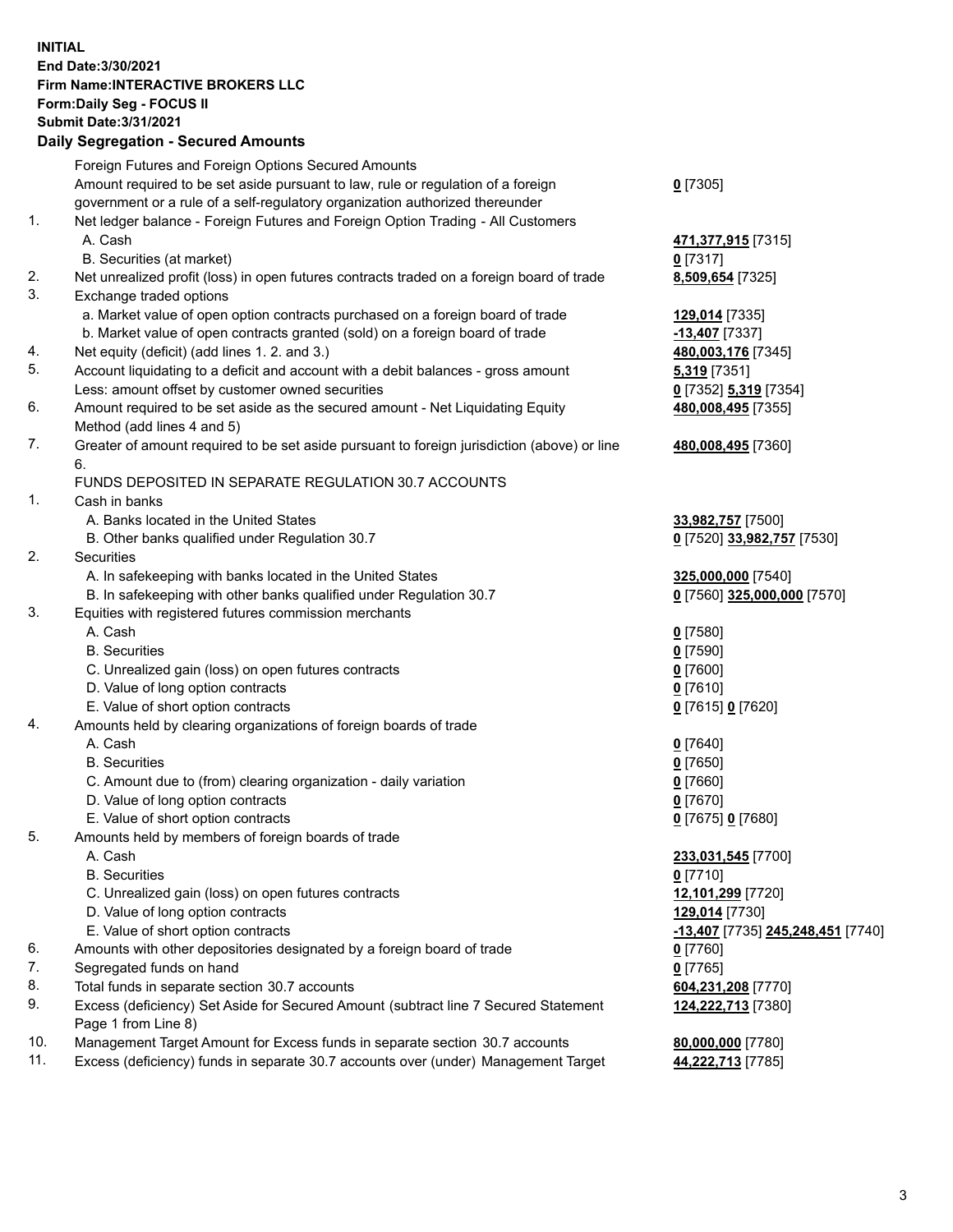**INITIAL End Date:3/30/2021 Firm Name:INTERACTIVE BROKERS LLC Form:Daily Seg - FOCUS II Submit Date:3/31/2021 Daily Segregation - Segregation Statement** SEGREGATION REQUIREMENTS(Section 4d(2) of the CEAct) 1. Net ledger balance A. Cash **6,364,354,730** [7010] B. Securities (at market) **0** [7020] 2. Net unrealized profit (loss) in open futures contracts traded on a contract market **-62,732,824** [7030] 3. Exchange traded options A. Add market value of open option contracts purchased on a contract market **257,078,038** [7032] B. Deduct market value of open option contracts granted (sold) on a contract market **-199,366,088** [7033] 4. Net equity (deficit) (add lines 1, 2 and 3) **6,359,333,856** [7040] 5. Accounts liquidating to a deficit and accounts with debit balances - gross amount **1,314,238** [7045] Less: amount offset by customer securities **0** [7047] **1,314,238** [7050] 6. Amount required to be segregated (add lines 4 and 5) **6,360,648,094** [7060] FUNDS IN SEGREGATED ACCOUNTS 7. Deposited in segregated funds bank accounts A. Cash **1,107,974,065** [7070] B. Securities representing investments of customers' funds (at market) **3,134,997,500** [7080] C. Securities held for particular customers or option customers in lieu of cash (at market) **0** [7090] 8. Margins on deposit with derivatives clearing organizations of contract markets A. Cash **1,805,185,454** [7100] B. Securities representing investments of customers' funds (at market) **462,032,160** [7110] C. Securities held for particular customers or option customers in lieu of cash (at market) **0** [7120] 9. Net settlement from (to) derivatives clearing organizations of contract markets **4,274,159** [7130] 10. Exchange traded options A. Value of open long option contracts **256,811,635** [7132] B. Value of open short option contracts **-199,254,323** [7133] 11. Net equities with other FCMs A. Net liquidating equity **0** [7140] B. Securities representing investments of customers' funds (at market) **0** [7160] C. Securities held for particular customers or option customers in lieu of cash (at market) **0** [7170] 12. Segregated funds on hand **0** [7150] 13. Total amount in segregation (add lines 7 through 12) **6,572,020,650** [7180] 14. Excess (deficiency) funds in segregation (subtract line 6 from line 13) **211,372,556** [7190] 15. Management Target Amount for Excess funds in segregation **155,000,000** [7194] **56,372,556** [7198]

16. Excess (deficiency) funds in segregation over (under) Management Target Amount Excess